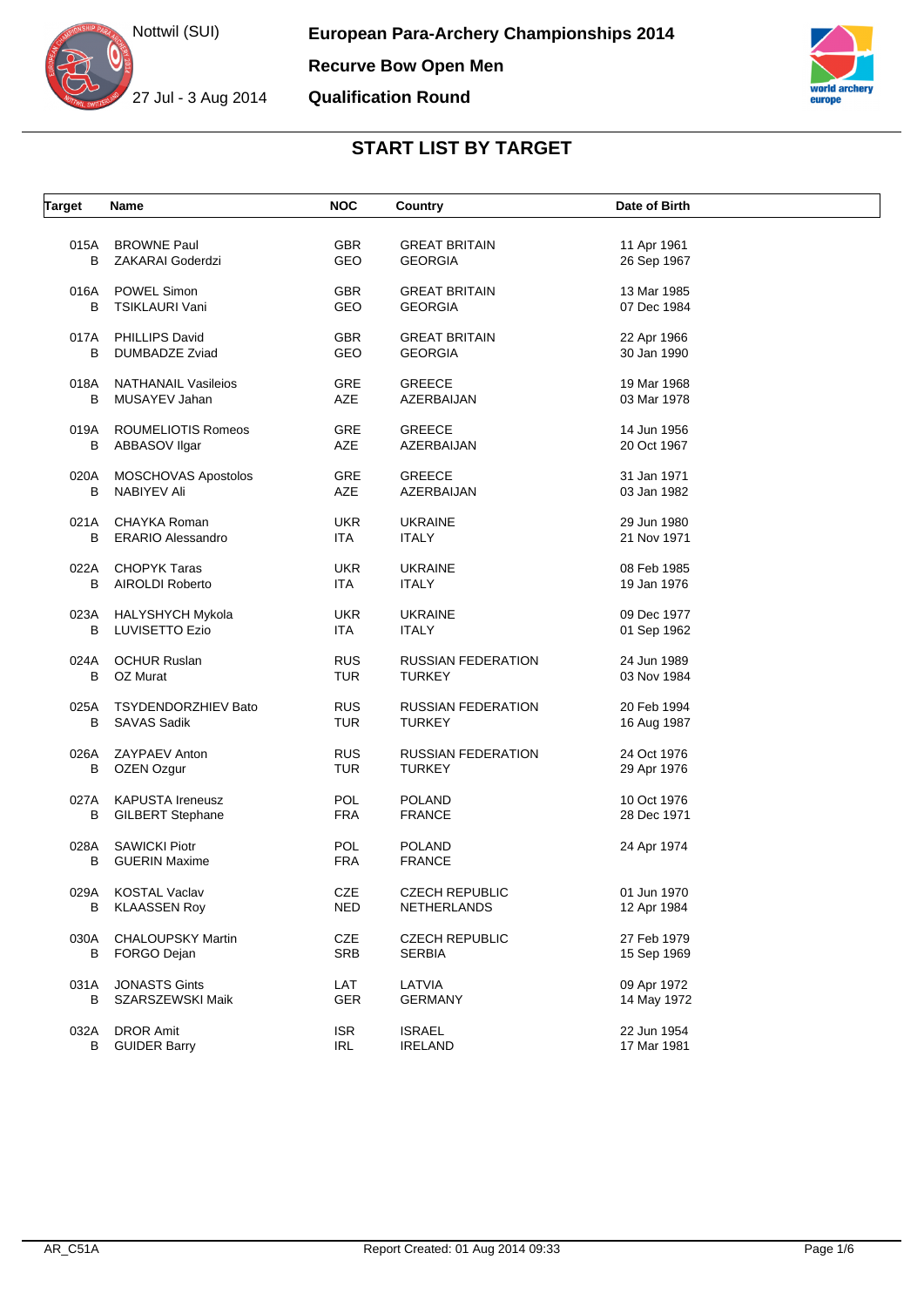



| <b>Target</b> | Name                                         | <b>NOC</b> | Country                   | Date of Birth              |  |
|---------------|----------------------------------------------|------------|---------------------------|----------------------------|--|
|               |                                              |            |                           |                            |  |
| 015A          | OLSZEWSKA Milena                             | POL        | <b>POLAND</b>             | 11 May 1984                |  |
| В             | <b>CERNA Miroslava</b>                       | CZE        | <b>CZECH REPUBLIC</b>     | 15 Jun 1972                |  |
| 016B          | <b>KUNCOVA Lenka</b>                         | <b>CZE</b> | <b>CZECH REPUBLIC</b>     | 20 Jul 1971                |  |
| 017A          | <b>BUKANSKA Alicja</b>                       | POL        | <b>POLAND</b>             |                            |  |
| B             | SIDKOVA Marketa                              | <b>CZE</b> | <b>CZECH REPUBLIC</b>     | 30 Dec 1986                |  |
| 018A          | SIDORENKO Margarita                          | <b>RUS</b> | <b>RUSSIAN FEDERATION</b> | 17 Jan 1988                |  |
| B             | <b>MIJNO Elisabetta</b>                      | <b>ITA</b> | <b>ITALY</b>              | 10 Jan 1986                |  |
| 019A          | <b>BARANTSEVA Svetlana</b>                   | <b>RUS</b> | <b>RUSSIAN FEDERATION</b> | 02 Jul 1977                |  |
| B             | FLORENO Veronica                             | <b>ITA</b> | <b>ITALY</b>              | 29 May 1984                |  |
| 020A          | <b>BATOROVA Irina</b>                        | <b>RUS</b> | <b>RUSSIAN FEDERATION</b> | 10 Mar 1988                |  |
| B             | ROSADA Annalisa                              | <b>ITA</b> | <b>ITALY</b>              | 27 Jun 1975                |  |
| 021A          | <b>EROGLU Merve Nur</b>                      | <b>TUR</b> | <b>TURKEY</b>             | 25 Mar 1993                |  |
| B             | <b>PAVUK Natalija</b>                        | <b>UKR</b> | <b>UKRAINE</b>            | 31 Aug 1988                |  |
| 022A          | <b>BAYAR Hatice</b>                          | <b>TUR</b> | <b>TURKEY</b>             | 28 Mar 1975                |  |
| B             | DZOBA-BALYAN Roksolana                       | <b>UKR</b> | <b>UKRAINE</b>            | 03 Oct 1982                |  |
| 023A          | <b>KALAY Ozlem</b>                           | <b>TUR</b> | <b>TURKEY</b>             | 01 May 1970                |  |
| в             | MAGKOU Anastasia                             | <b>GRE</b> | <b>GREECE</b>             | 26 Jul 1972                |  |
| 024A          | <b>MURRAY Kate</b>                           | <b>GBR</b> | <b>GREAT BRITAIN</b>      | 30 Aug 1948                |  |
| В             | POIMENIDOU Dorothea                          | GRE        | <b>GREECE</b>             | 08 Mar 1995                |  |
| 025A          | <b>CHAISTY Hazel</b>                         | <b>GBR</b> | <b>GREAT BRITAIN</b>      | 31 Aug 1972                |  |
| B             | <b>MELLE</b> leva                            | <b>LAT</b> | LATVIA                    | 01 Apr 1985                |  |
|               |                                              | SUI        | SWITZERLAND               |                            |  |
| 026A<br>B     | <b>COMTE Magali</b><br><b>GERRITS Silvia</b> | <b>NED</b> | <b>NETHERLANDS</b>        | 23 Sep 1967<br>24 Aug 1965 |  |
|               |                                              |            |                           |                            |  |
| 027A          | <b>DUBOC Brigitte</b>                        | <b>FRA</b> | <b>FRANCE</b>             | 07 May 1965                |  |
| B             | SINISALO Saana-Maria                         | <b>FIN</b> | <b>FINLAND</b>            | 29 Jan 1971                |  |
| 028A          | <b>HESS</b> Jennifer                         | <b>GER</b> | <b>GERMANY</b>            | 05 Oct 1975                |  |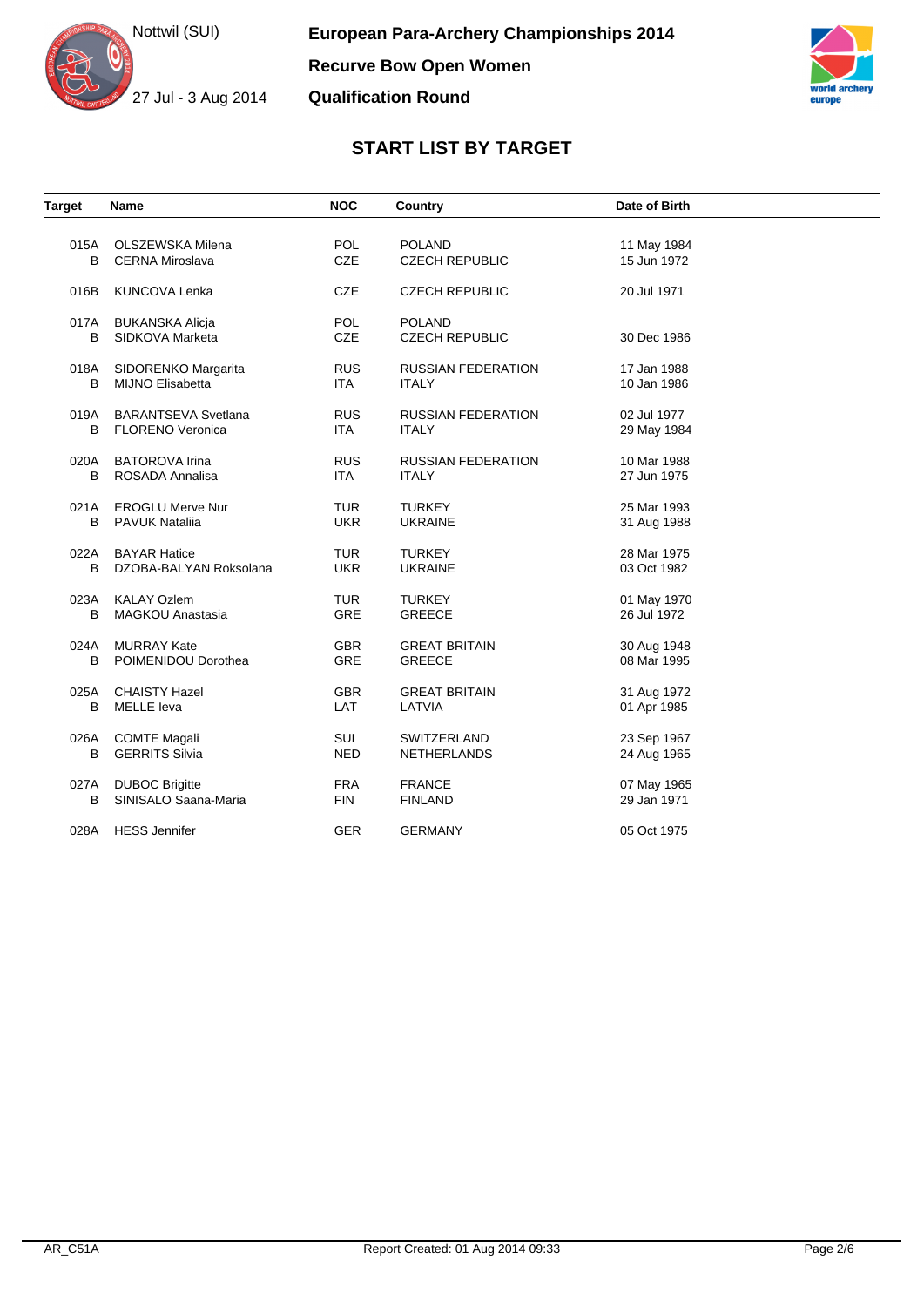



| <b>Target</b> | <b>Name</b>                 | <b>NOC</b> | Country                   | Date of Birth |  |
|---------------|-----------------------------|------------|---------------------------|---------------|--|
|               |                             |            |                           |               |  |
| 010B          | CAVANAGH John               | <b>GBR</b> | <b>GREAT BRITAIN</b>      | 20 Jul 1956   |  |
| 011A          | DONSKOI Konstantin          | <b>RUS</b> | <b>RUSSIAN FEDERATION</b> | 19 Apr 1972   |  |
| B             | WALKER John                 | <b>GBR</b> | <b>GREAT BRITAIN</b>      | 05 Sep 1974   |  |
| 012A          | <b>HERTER Uwe</b>           | <b>GER</b> | <b>GERMANY</b>            | 19 Jul 1961   |  |
| B             | DRAHONINSKY David           | <b>CZE</b> | <b>CZECH REPUBLIC</b>     | 18 May 1982   |  |
| 013A          | <b>KINIK Peter</b>          | <b>SVK</b> | <b>SLOVAKIA</b>           | 21 May 1986   |  |
| В             | <b>ANTONIOS Jean Pierre</b> | <b>FIN</b> | <b>FINLAND</b>            | 30 Jan 1965   |  |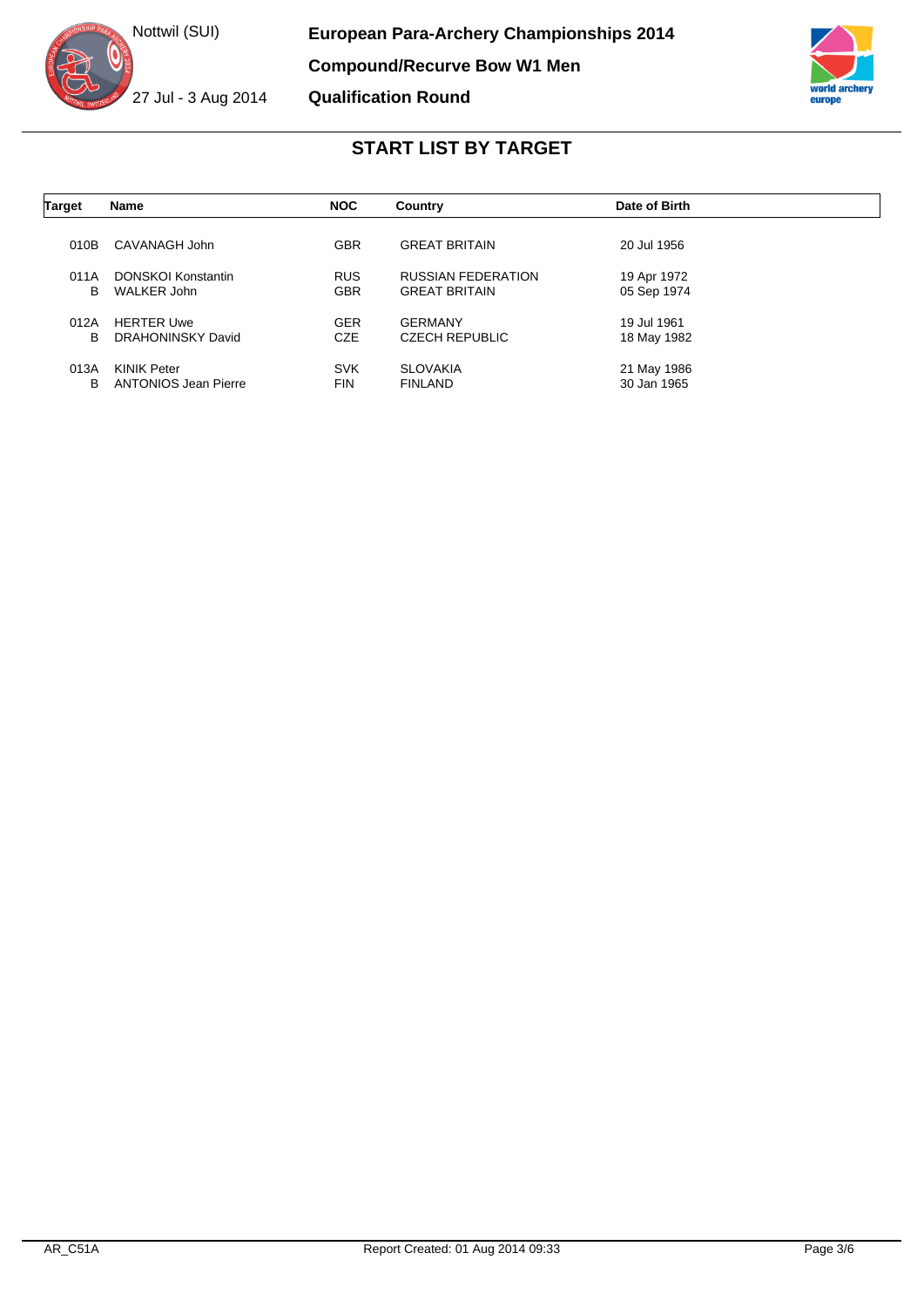



| <b>Target</b> | Name              | <b>NOC</b> | Country              | Date of Birth |
|---------------|-------------------|------------|----------------------|---------------|
| 007A          | JENKINS Vicky     | GBR        | <b>GREAT BRITAIN</b> | 14 Apr 1977   |
| B             | KRUTOVA Elena     | <b>RUS</b> | RUSSIAN FEDERATION   | 19 May 1980   |
| 008A          | <b>BALL Chloe</b> | GBR        | <b>GREAT BRITAIN</b> | 30 May 1996   |
| B             | FRITH Jo          | <b>GBR</b> | <b>GREAT BRITAIN</b> | 16 Jun 1961   |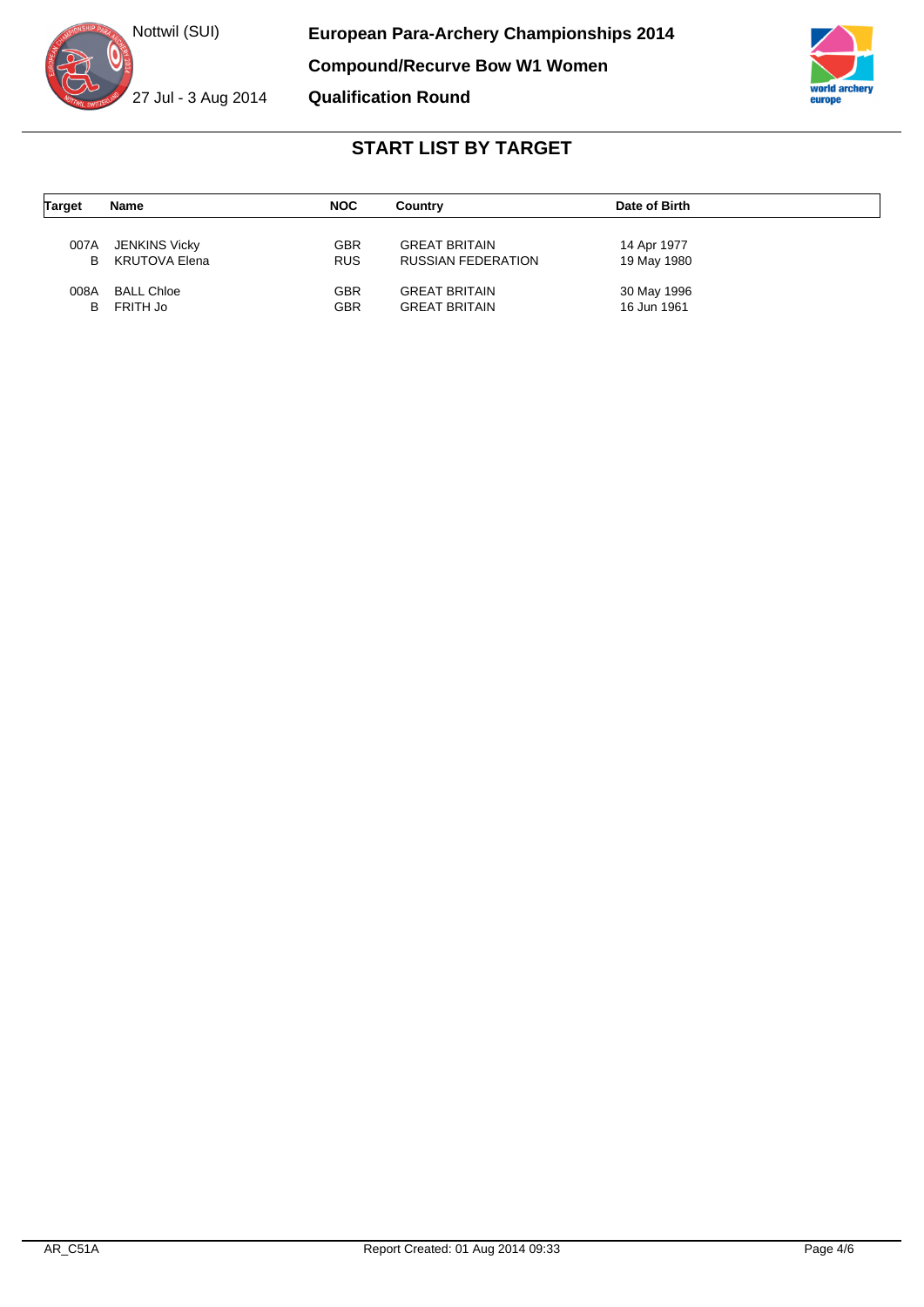



| <b>Target</b> | Name                                    | <b>NOC</b> | Country                   | Date of Birth |
|---------------|-----------------------------------------|------------|---------------------------|---------------|
| 004A          | JOHANNESSEN Morten                      | <b>NOR</b> | <b>NORWAY</b>             | 27 May 1980   |
| B             | <b>NAZAR Pavlo</b>                      | <b>UKR</b> | <b>UKRAINE</b>            | 20 May 1972   |
| 005A          | JOHANSEN John Olav                      | <b>NOR</b> | <b>NORWAY</b>             | 29 Sep 1957   |
| B             | DZIADYK Ivan                            | <b>UKR</b> | <b>UKRAINE</b>            | 26 Oct 1986   |
| 006A          | <b>VANGEN Tom</b>                       | <b>NOR</b> | <b>NORWAY</b>             | 18 Dec 1965   |
| B             | NOSEVYCH Bohdan                         | <b>UKR</b> | <b>UKRAINE</b>            | 19 Apr 1963   |
| 007A          | KORNATOWSKI Kryzysztof                  | POL        | <b>POLAND</b>             | 08 Dec 1969   |
| B             | <b>PEREIRA Eric</b>                     | <b>FRA</b> | <b>FRANCE</b>             | 16 Sep 1960   |
| 008A          | <b>KANTCZAK Marek</b>                   | POL        | <b>POLAND</b>             | 22 Nov 1957   |
| B             | <b>HORNER Philippe</b>                  | <b>FRA</b> | <b>FRANCE</b>             | 30 Oct 1959   |
| 009A          | DUDKA Adam                              | POL        | <b>POLAND</b>             | 16 Jun 1981   |
| В             | <b>LELOUP Bryan</b>                     | <b>FRA</b> | <b>FRANCE</b>             | 27 Jul 1994   |
| 010A          | <b>KORKMAZ Bulent</b>                   | TUR        | <b>TURKEY</b>             | 05 Mar 1975   |
| В             | KOZLOV Ivan                             | <b>RUS</b> | <b>RUSSIAN FEDERATION</b> | 15 Jan 1986   |
| 011A          | AYGAN Erdogan                           | <b>TUR</b> | <b>TURKEY</b>             | 11 Jan 1979   |
| В             | <b>ZUBAR Aleksander</b>                 | <b>RUS</b> | <b>RUSSIAN FEDERATION</b> | 27 Sep 1975   |
| 012A          | <b>HANCI Dogan</b>                      | <b>TUR</b> | <b>TURKEY</b>             | 29 Sep 1970   |
| B             | DIKTOVANNYY Mikhail                     | <b>RUS</b> | <b>RUSSIAN FEDERATION</b> | 19 Aug 1978   |
| 013A          | <b>BONACINA Matteo</b>                  | ITA        | ITALY                     | 03 Aug 1984   |
| В             | ZELENKA Jaroslav                        | <b>CZE</b> | <b>CZECH REPUBLIC</b>     | 04 Jan 1966   |
| 014A          | <b>FALCIER Mirco</b>                    | <b>ITA</b> | <b>ITALY</b>              | 19 Apr 1963   |
| В             | <b>BARTOS Leos</b>                      | <b>CZE</b> | <b>CZECH REPUBLIC</b>     | 15 Oct 1975   |
| 015A          | SIMONELLI Alberto                       | ITA        | <b>ITALY</b>              | 17 Jun 1967   |
| В             | KALLUNKI Keijo                          | FIN        | <b>FINLAND</b>            | 28 Sep 1963   |
| 016A          | <b>LOM-ALI Usmaew</b>                   | AUT        | <b>AUSTRIA</b>            | 14 Feb 1974   |
| В             | <b>FORSBERG Jere</b>                    | <b>FIN</b> | <b>FINLAND</b>            | 03 Mar 1994   |
|               | 017A ZIEGLER Friedrich                  | AUT        | <b>AUSTRIA</b>            | 04 Aug 1956   |
| B             | <b>PAYAN Francisco</b>                  | <b>ESP</b> | <b>SPAIN</b>              | 27 Oct 1960   |
|               | 018A MARECAK Marian                     | <b>SVK</b> | <b>SLOVAKIA</b>           | 28 Jun 1972   |
| В             | RODRIGUEZ GONZALEZ Guillermo Javier ESP |            | <b>SPAIN</b>              | 07 Feb 1960   |
|               | 019A PAVLIK Marcel                      | <b>SVK</b> | <b>SLOVAKIA</b>           | 29 Sep 1975   |
| В             | <b>CLAESSON Pierre</b>                  | SWE        | SWEDEN                    | 24 Jan 1969   |
| 020A          | STUBBS John                             | <b>GBR</b> | <b>GREAT BRITAIN</b>      | 12 Jul 1965   |
| B             | <b>TORNSTROM Hakan</b>                  | SWE        | SWEDEN                    | 17 Oct 1962   |
| 021B          | <b>IMBODEN Martin</b>                   | SUI        | SWITZERLAND               | 12 Dec 1963   |
| 022A          | <b>VREEMAN Edwin</b>                    | <b>NED</b> | <b>NETHERLANDS</b>        | 26 Oct 1982   |
| B             | <b>KATO Nikola</b>                      | <b>SRB</b> | <b>SERBIA</b>             | 05 May 1973   |
| 023A          | <b>MULLER Michael</b>                   | <b>GER</b> | <b>GERMANY</b>            | 28 Aug 1957   |
| B             | MOSKOVICH Daniel                        | <b>ISR</b> | <b>ISRAEL</b>             | 04 Mar 1952   |